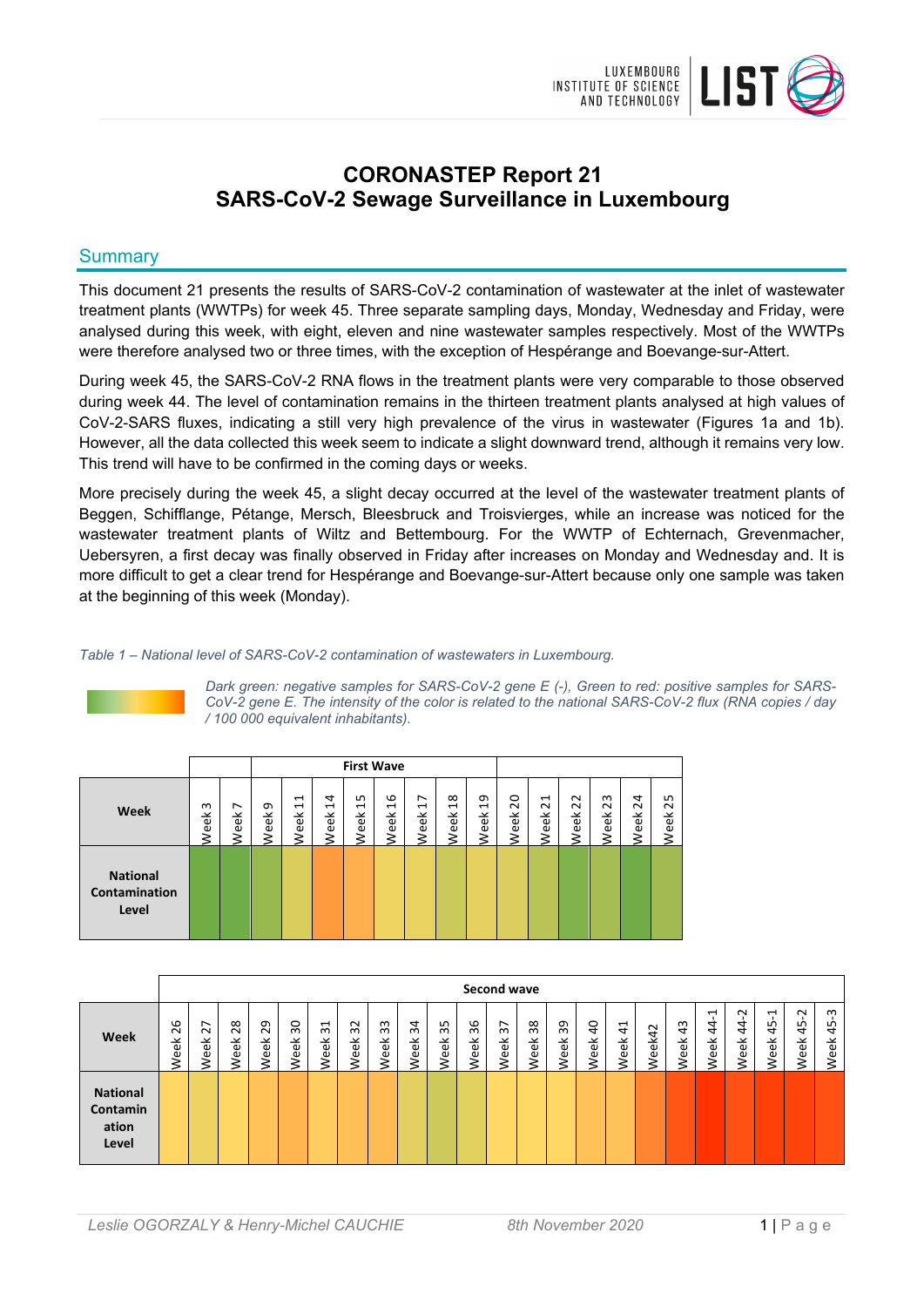

*Figure 1a – RT-qPCR quantification time-course monitoring of SARS-CoV-2 (E gene) in Luxembourgish wastewater samples from December 2019 to November 2020. Grey squares: daily-confirmed cases for Luxembourgish residents (https://data.public.lu/fr/datasets/donnees-covid19/), dots: cumulative SARS-CoV-2 flux (RNA copies / day / 100 000 equivalent inhabitants). Blue line: Loess regression of the cumulative SARS-CoV-2 flux (RNA copies / day / 100 000 equivalent inhabitants).*



*Figure 2b – Close-up of Figure 1a showing results from September 1st on.*

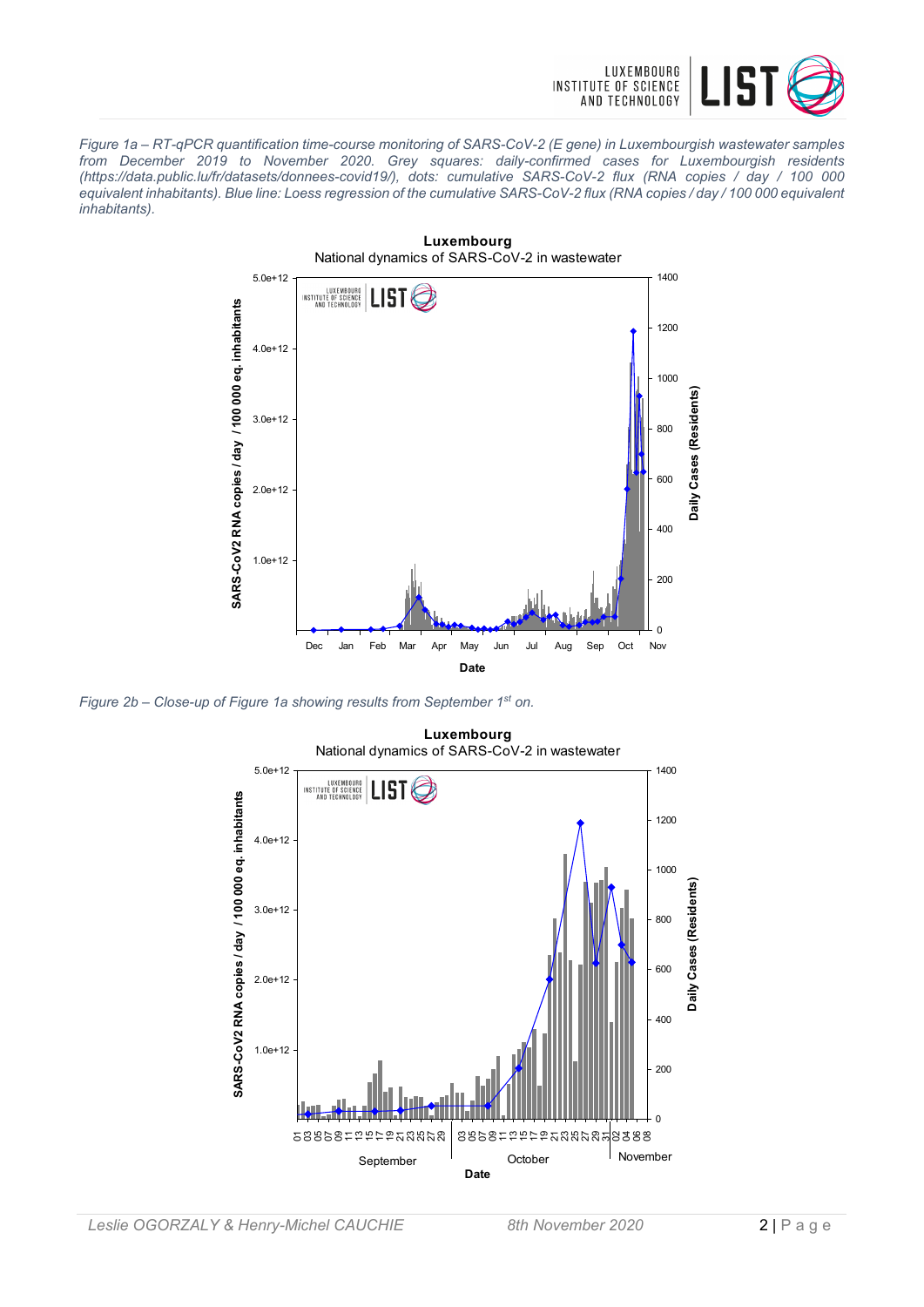

*Table 2 - Level of SARS-CoV-2 contamination of each analyzed wastewater treatment plant in Luxembourg. BEG: Beggen, BET: Bettembourg, SCH: Schifflange, BLE: Bleesbruck, MER: Mersch, PET: Pétange, HES: Hespèrange, ECG: Echternach, UEB: Uebersyren, GRE: Grevenmacher, TRO: Troisvierges, BOE: Boevange sur Attert, WIL: Wiltz*



*Dark green: negative samples for SARS-CoV-2 gene E (-), Green to red: positive samples for SARS-CoV-2 gene E. The intensity of the color is related to the RT-qPCR signal (Ct values) Grey boxes: no data*

|            | 2020   |         |         |         |                   |         |             |         |         |         |         |         |         |         |         |         |         |         |         |         |         |         |         |         |         |         |         |         |         |         |         |         |           |           |           |           |           |
|------------|--------|---------|---------|---------|-------------------|---------|-------------|---------|---------|---------|---------|---------|---------|---------|---------|---------|---------|---------|---------|---------|---------|---------|---------|---------|---------|---------|---------|---------|---------|---------|---------|---------|-----------|-----------|-----------|-----------|-----------|
|            |        |         |         |         | <b>First wave</b> |         | Second wave |         |         |         |         |         |         |         |         |         |         |         |         |         |         |         |         |         |         |         |         |         |         |         |         |         |           |           |           |           |           |
| WWTP       | Week 9 | Week 11 | Week 14 | Week 15 | Week 16           | Week 17 | Week 18     | Week 19 | Week 20 | Week 21 | Week 22 | Week 23 | Week 24 | Week 25 | Week 26 | Week 27 | Week 28 | Week 29 | Week 30 | Week 31 | Week 32 | Week 33 | Week 34 | Week 35 | Week 36 | Week 37 | Week 38 | Week 39 | Week 40 | Week 41 | Week 42 | Week 43 | Week 44/1 | Week 44/2 | Week 45/1 | Week 45/2 | Week 45/3 |
| <b>BEG</b> |        |         |         |         |                   |         |             |         |         |         |         |         |         |         |         |         |         |         |         |         |         |         |         |         |         |         |         |         |         |         |         |         |           |           |           |           |           |
| <b>BET</b> |        |         |         |         |                   |         |             |         |         |         |         |         |         |         |         |         |         |         |         |         |         |         |         |         |         |         |         |         |         |         |         |         |           |           |           |           |           |
| SCH        |        |         |         |         |                   |         |             |         |         |         |         |         |         |         |         |         |         |         |         |         |         |         |         |         |         |         |         |         |         |         |         |         |           |           |           |           |           |
| <b>BLE</b> |        |         |         |         |                   |         |             |         |         |         |         |         |         |         |         |         |         |         |         |         |         |         |         |         |         |         |         |         |         |         |         |         |           |           |           |           |           |
| <b>MER</b> |        |         |         |         |                   |         |             |         |         |         |         |         |         |         |         |         |         |         |         |         |         |         |         |         |         |         |         |         |         |         |         |         |           |           |           |           |           |
| <b>PET</b> |        |         |         |         |                   |         |             |         |         |         |         |         |         |         |         |         |         |         |         |         |         |         |         |         |         |         |         |         |         |         |         |         |           |           |           |           |           |
| <b>HES</b> |        |         |         |         |                   |         |             |         |         |         |         |         |         |         |         |         |         |         |         |         |         |         |         |         |         |         |         |         |         |         |         |         |           |           |           |           |           |
| <b>ECH</b> |        |         |         |         |                   |         |             |         |         |         |         |         |         |         |         |         |         |         |         |         |         |         |         |         |         |         |         |         |         |         |         |         |           |           |           |           |           |
| <b>UEB</b> |        |         |         |         |                   |         |             |         |         |         |         |         |         |         |         |         |         |         |         |         |         |         |         |         |         |         |         |         |         |         |         |         |           |           |           |           |           |
| <b>GRE</b> |        |         |         |         |                   |         |             |         |         |         |         |         |         |         |         |         |         |         |         |         |         |         |         |         |         |         |         |         |         |         |         |         |           |           |           |           |           |
| <b>TRO</b> |        |         |         |         |                   |         |             |         |         |         |         |         |         |         |         |         |         |         |         |         |         |         |         |         |         |         |         |         |         |         |         |         |           |           |           |           |           |
| <b>BOE</b> |        |         |         |         |                   |         |             |         |         |         |         |         |         |         |         |         |         |         |         |         |         |         |         |         |         |         |         |         |         |         |         |         |           |           |           |           |           |
| <b>WIL</b> |        |         |         |         |                   |         |             |         |         |         |         |         |         |         |         |         |         |         |         |         |         |         |         |         |         |         |         |         |         |         |         |         |           |           |           |           |           |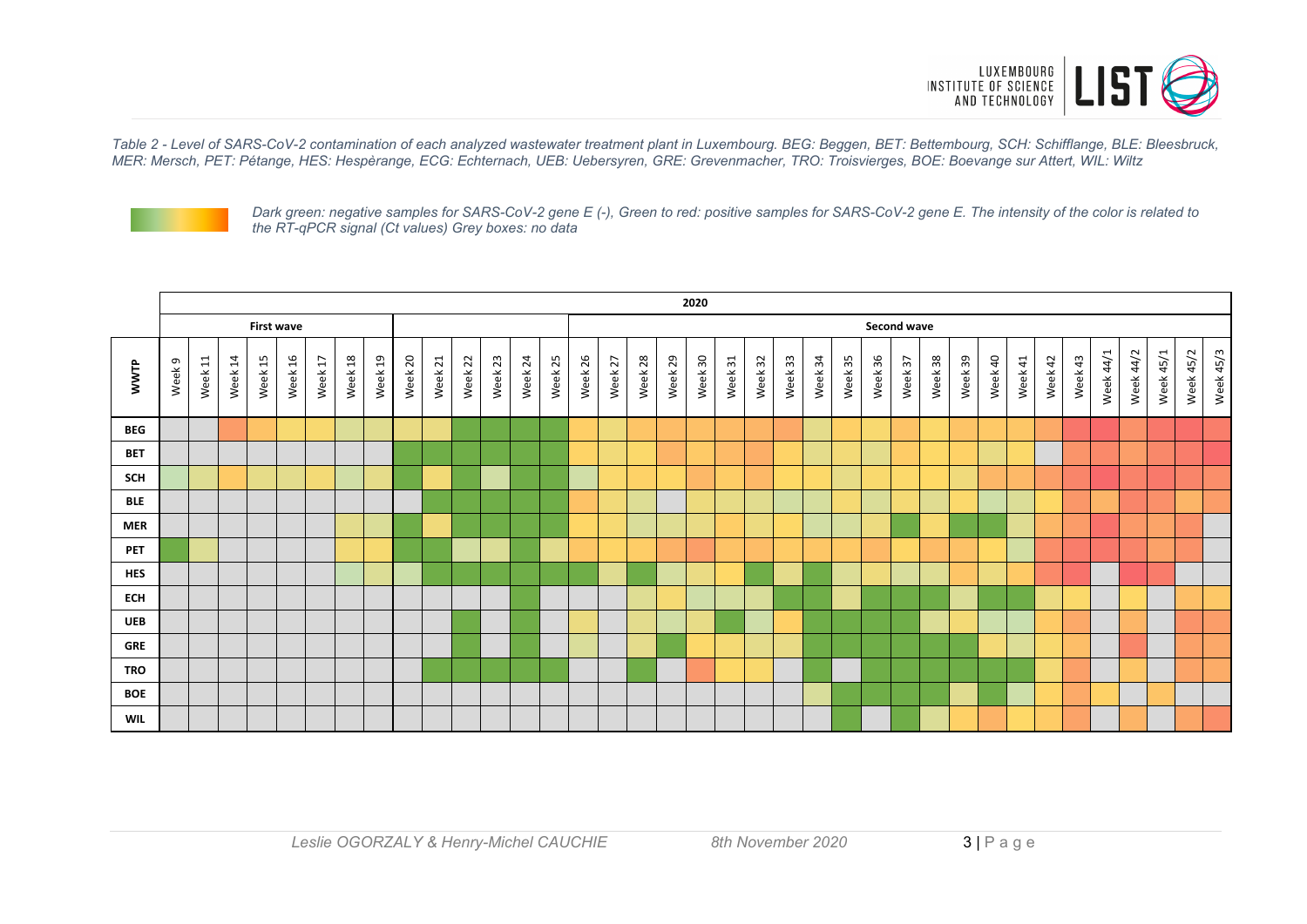



*Figure 3a – RT-qPCR quantification time-course monitoring of SARS-CoV-2 (E gene) in the three most impacted wastewater treatment plants from March to November 2020. Grey squares: daily-confirmed cases for the contributory area of each wastewater treatment plant, dots: SARS-CoV-2 flux (RNA copies / day / 10 000 equivalent inhabitants).*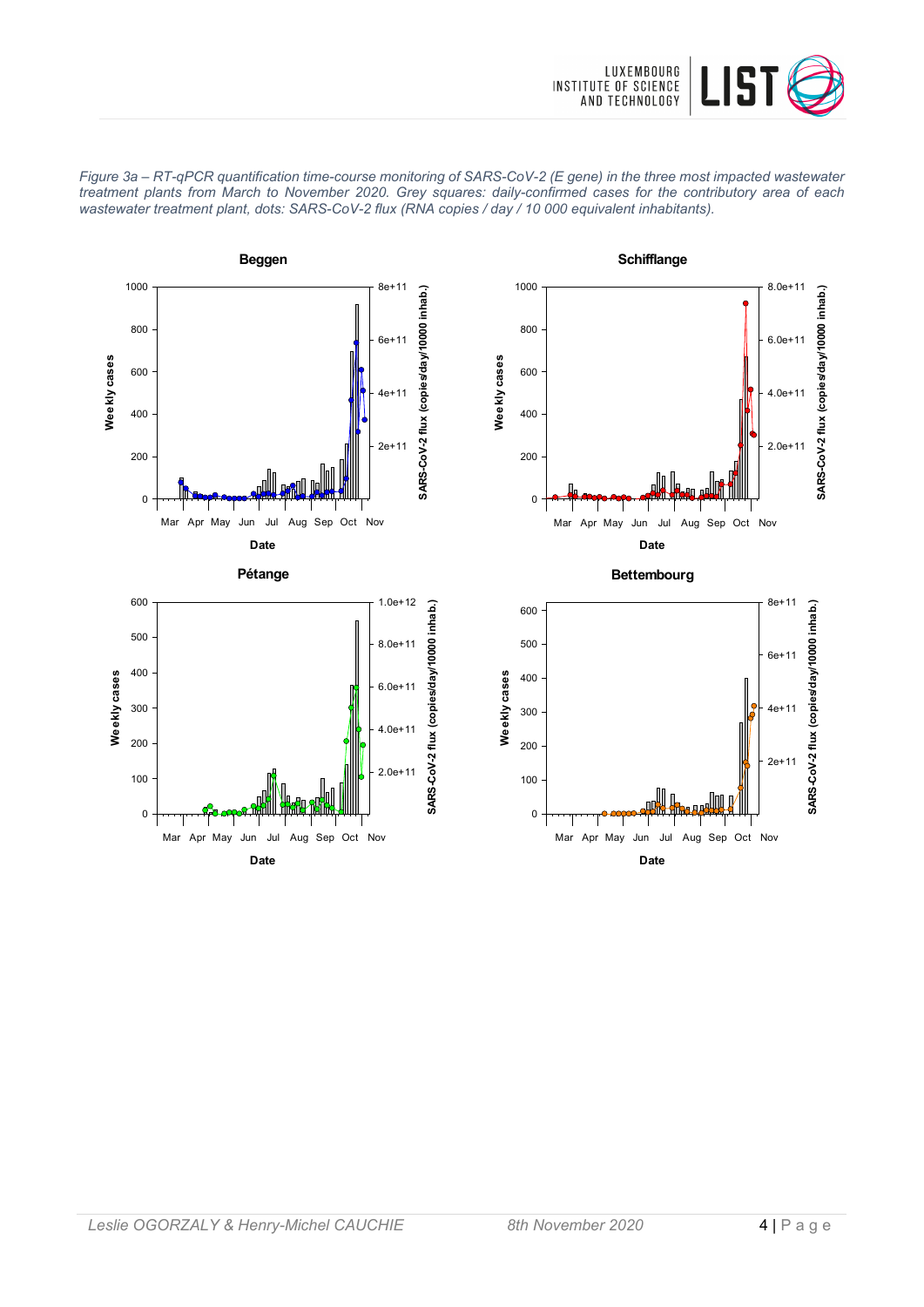



# *Figure 4b – Close-up of Figure 2a showing results from September 1st on.*



**Date**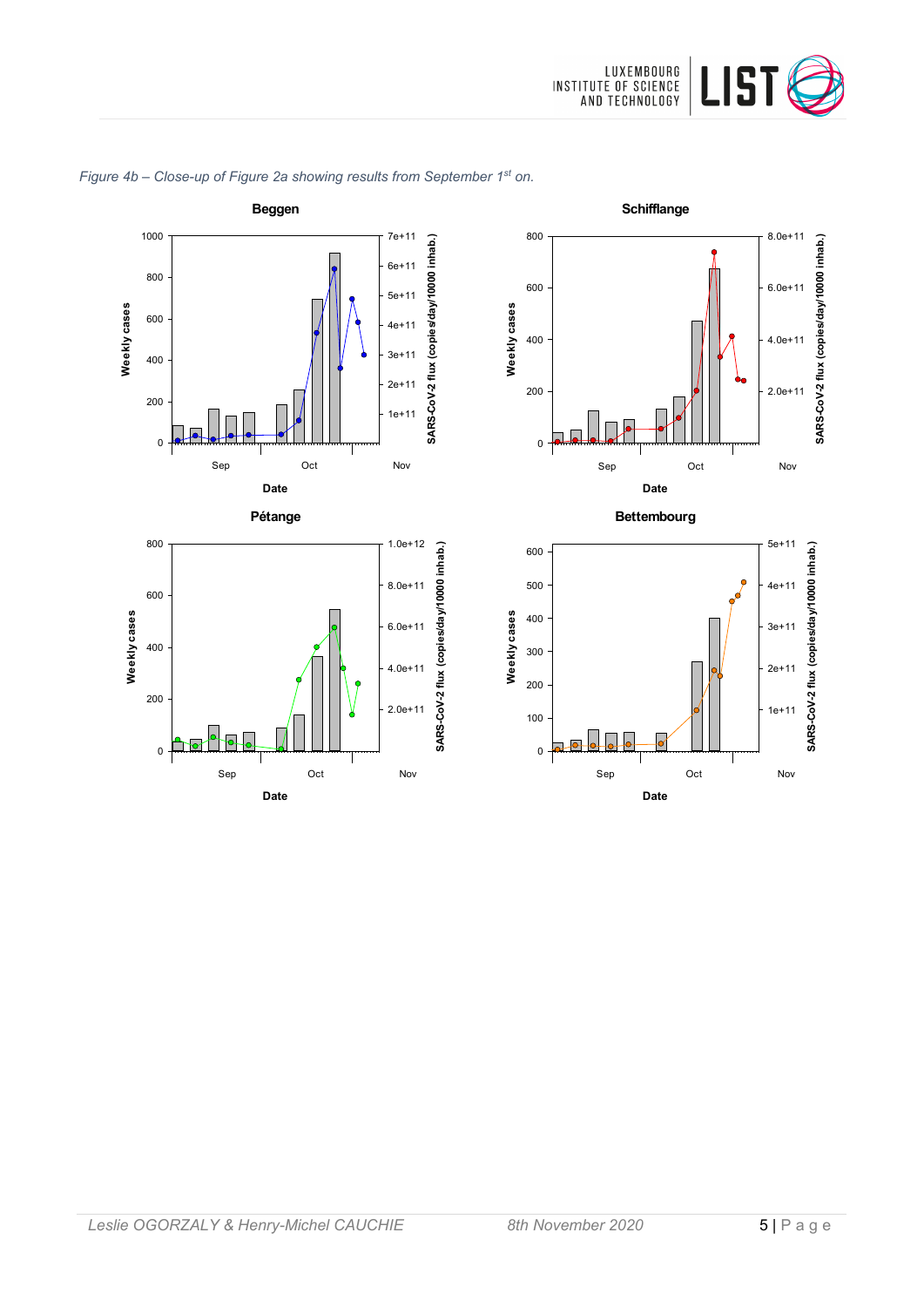

*Figure 5a – RT-qPCR quantification time-course monitoring of SARS-CoV-2 (E gene) in Hespérange, Mersch and Boevange-sur-Attert wastewater treatment plants from March to November 2020. Grey squares: daily-confirmed cases for the contributory area of each wastewater treatment plant, dots: SARS-CoV-2 flux (RNA copies / day / 10 000 equivalent inhabitants).*

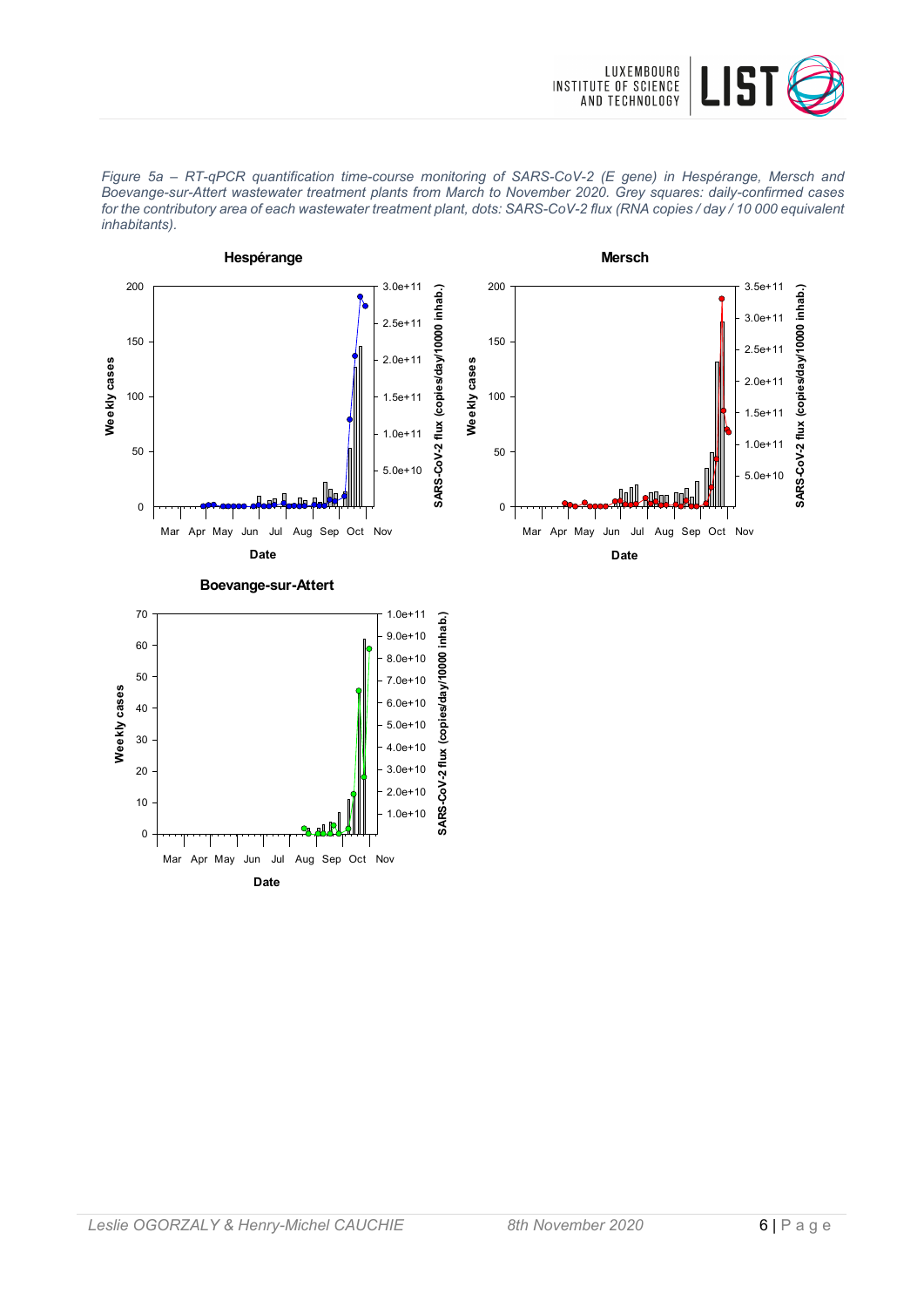



# *Figure 3b – Close-up of Figure 3a showing results from September 1st on.*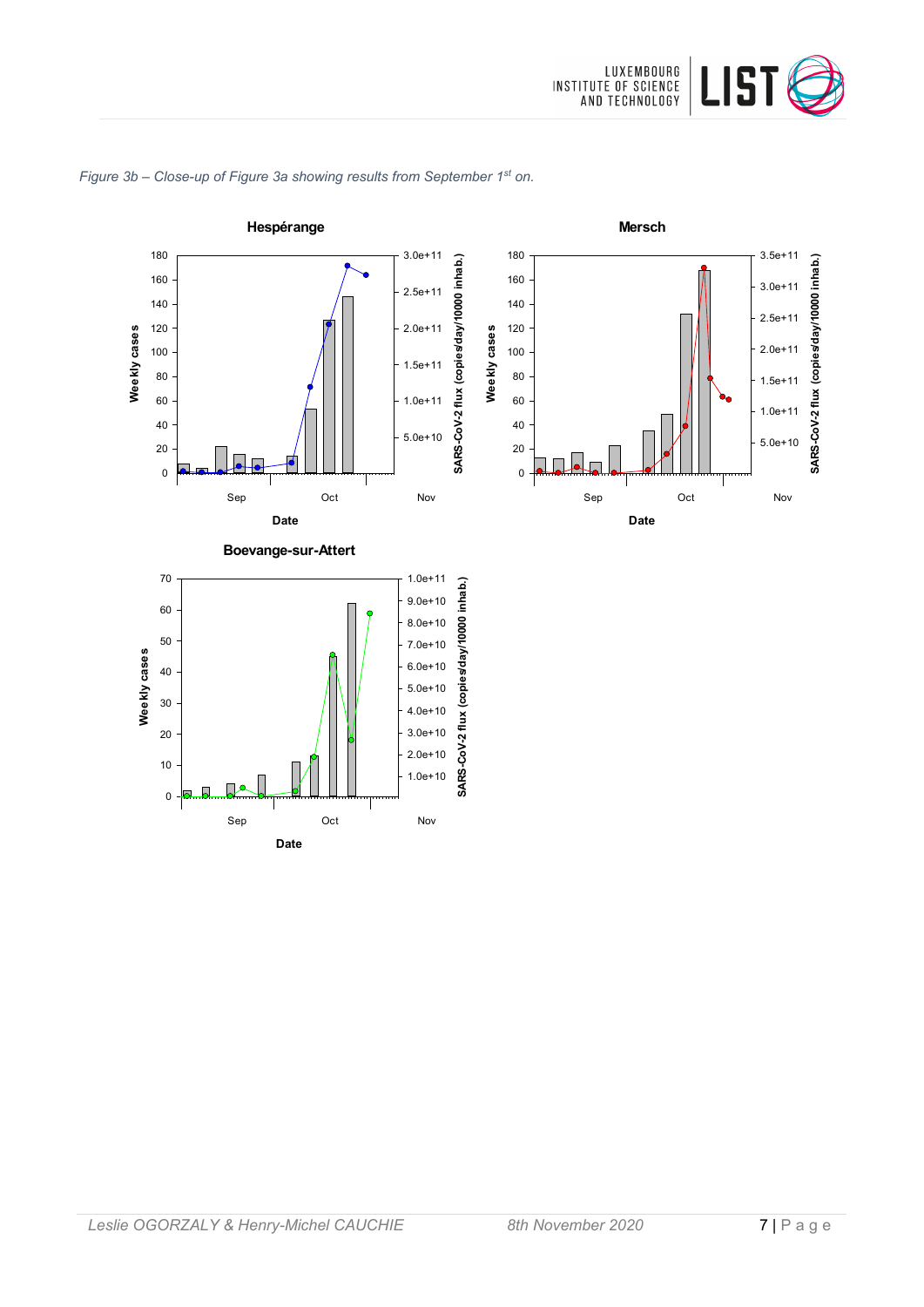

*Figure 6a – RT-qPCR quantification time-course monitoring of SARS-CoV-2 (E gene) in SIDEST wastewater treatment plants from March to November 2020. Grey squares: daily-confirmed cases for the contributory area of each wastewater treatment plant, dots: SARS-CoV-2 flux (RNA copies / day / 10 000 equivalent inhabitants).*

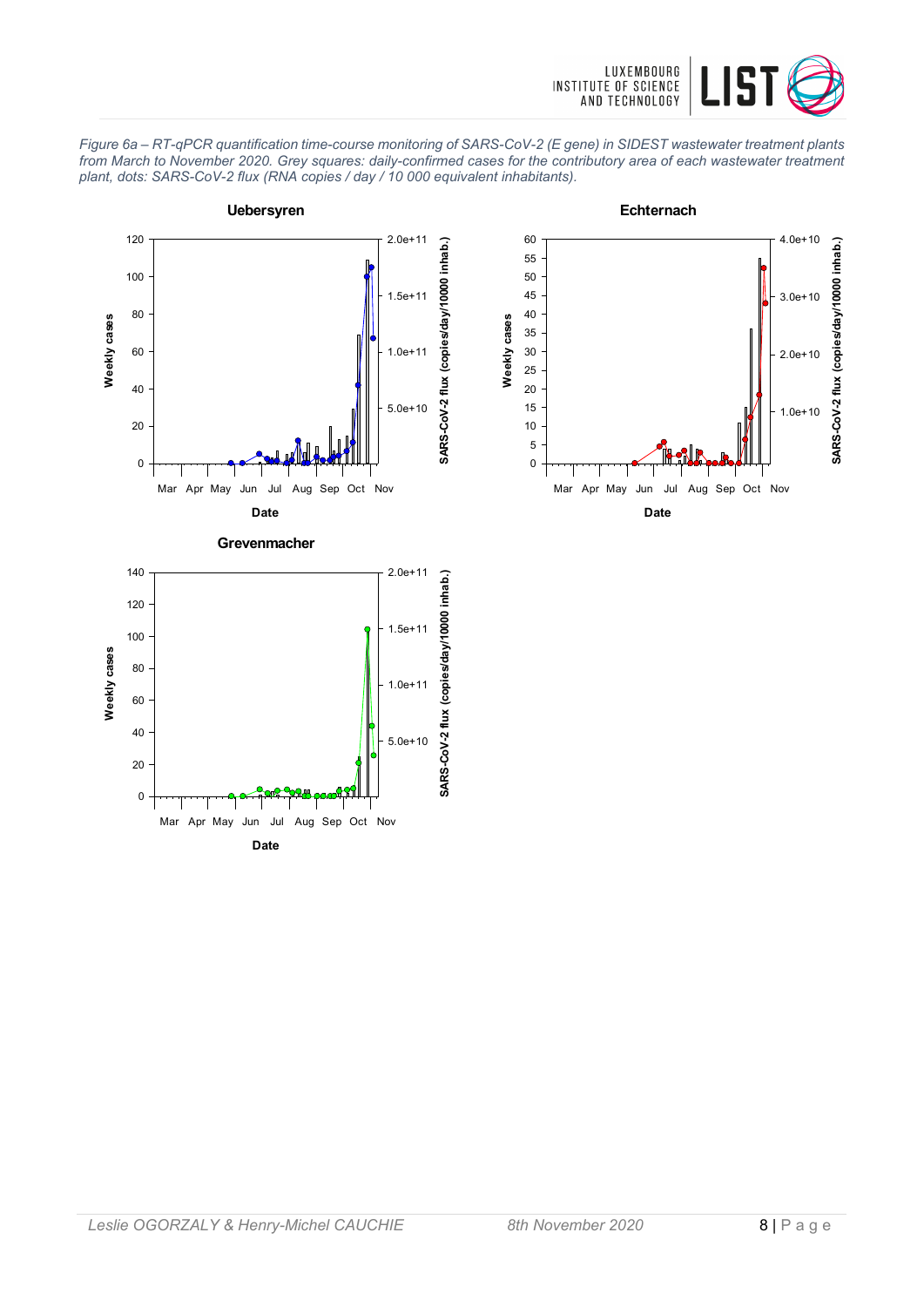





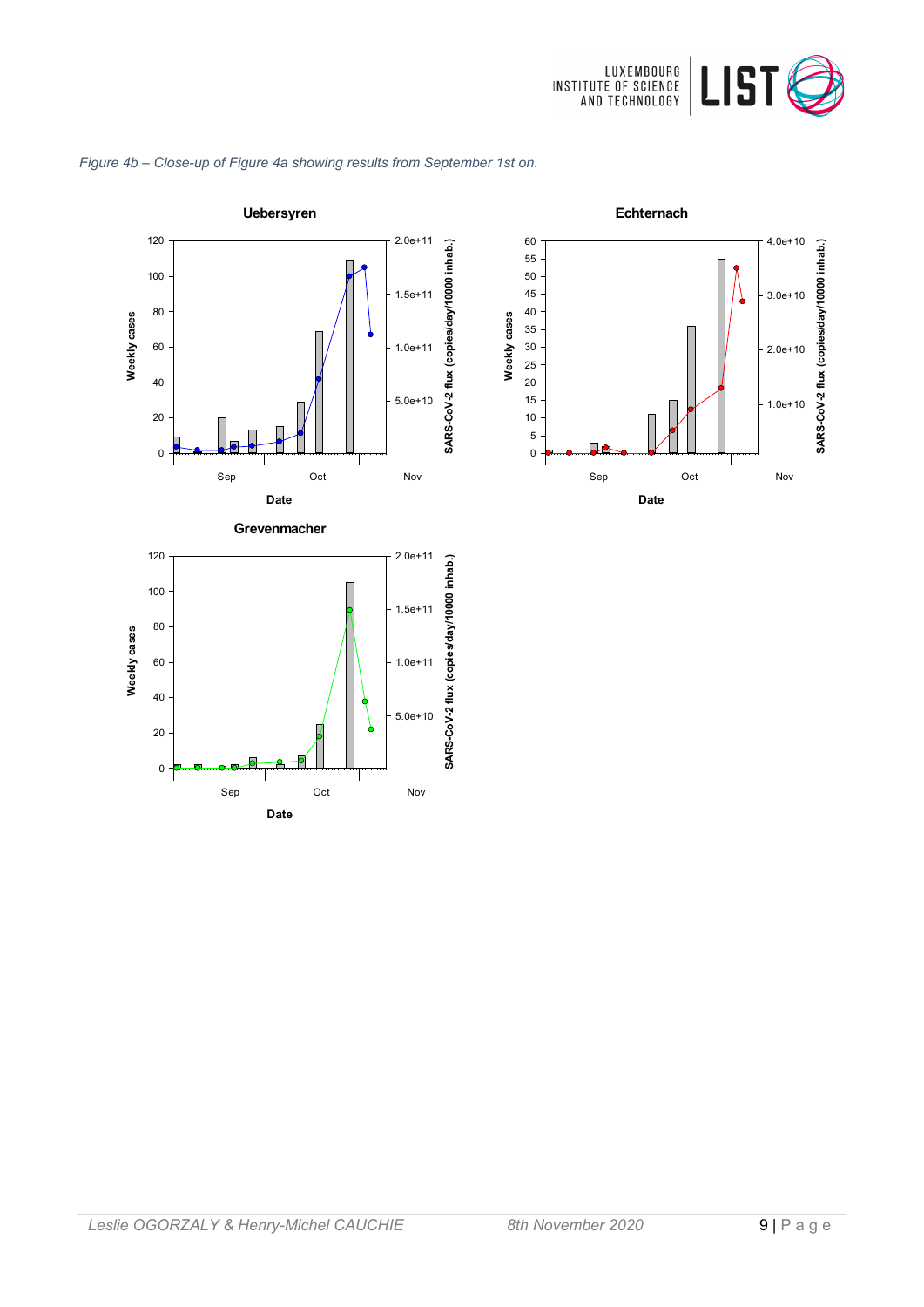





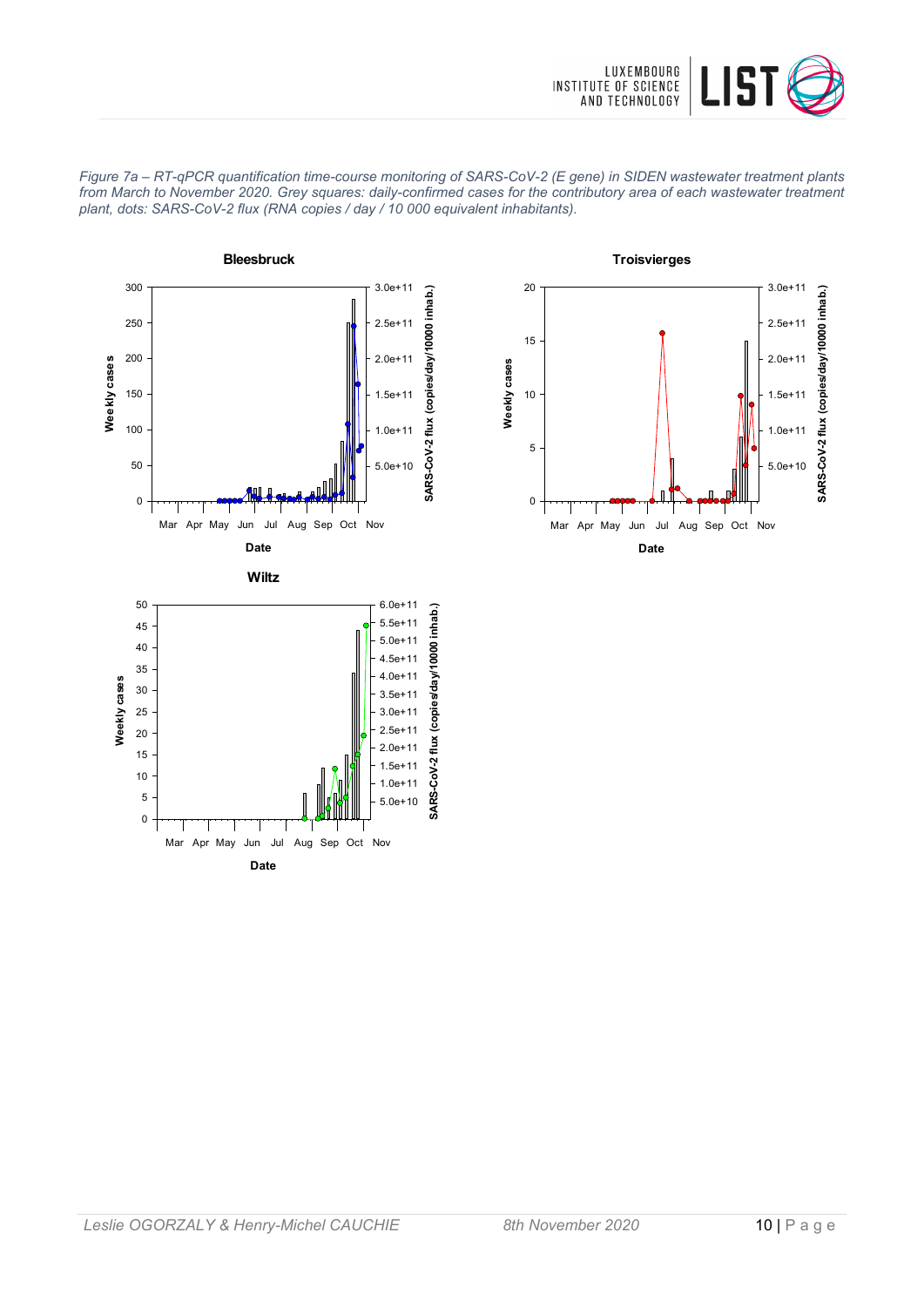

#### *Figure 5b – Close-up of Figure 5a showing results from September 1st on.*





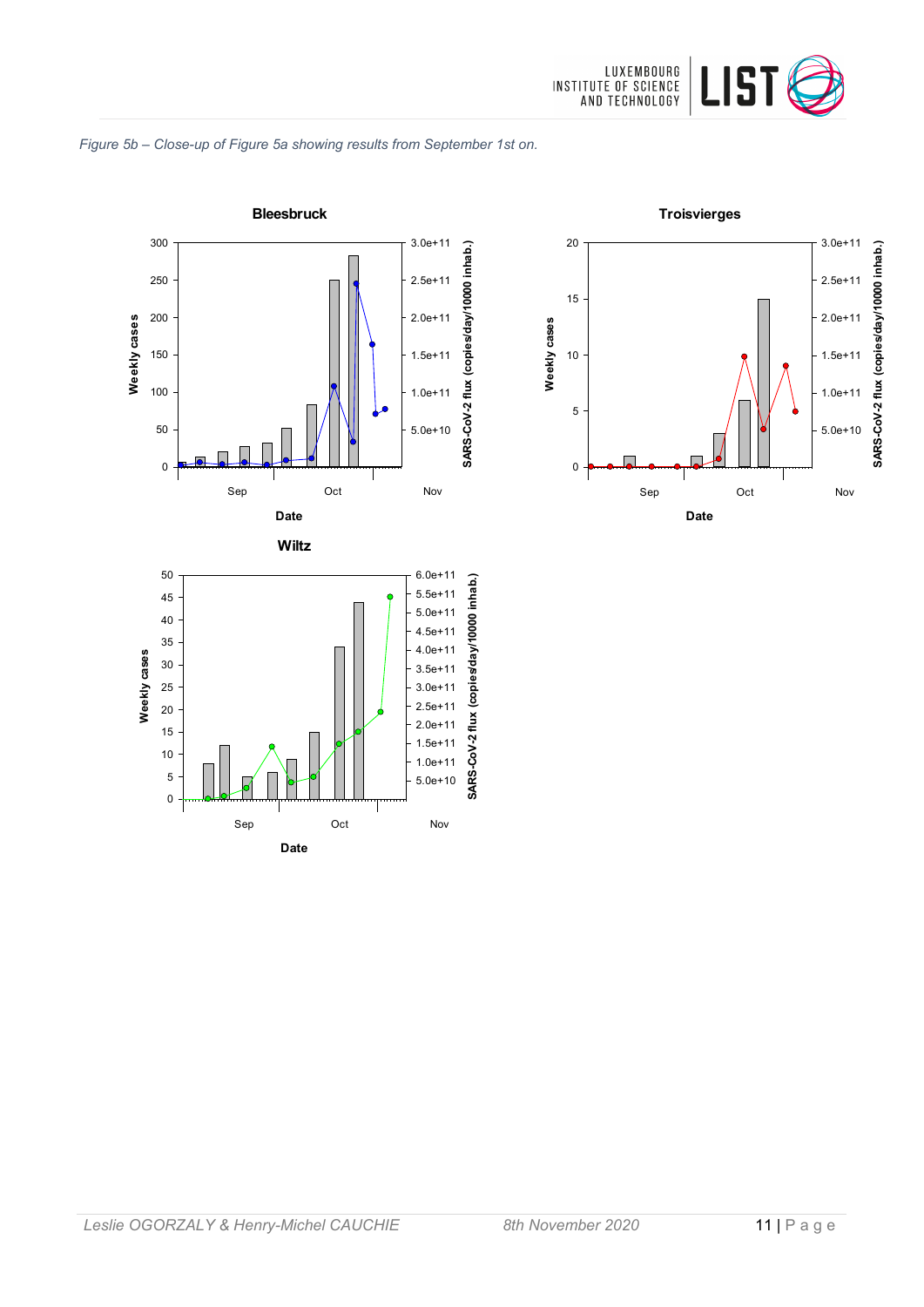

### *Table 3- Timing of sewage sampling since the beginning of the CORONASTEP study*

|                     |                                        |                       |                           |                           | 2019           |                                    |                |                           |                           |                                  |                             |                |                           |                |                        |                        |                           |                           |                           |                           |                           |                           |                           |                           |                         |            | 2020                            |                           |                           |              |                           |                           |                           |              |                           |                           |                        |            |                           |                           |                           |                           |                                         |                           |                           |                            |
|---------------------|----------------------------------------|-----------------------|---------------------------|---------------------------|----------------|------------------------------------|----------------|---------------------------|---------------------------|----------------------------------|-----------------------------|----------------|---------------------------|----------------|------------------------|------------------------|---------------------------|---------------------------|---------------------------|---------------------------|---------------------------|---------------------------|---------------------------|---------------------------|-------------------------|------------|---------------------------------|---------------------------|---------------------------|--------------|---------------------------|---------------------------|---------------------------|--------------|---------------------------|---------------------------|------------------------|------------|---------------------------|---------------------------|---------------------------|---------------------------|-----------------------------------------|---------------------------|---------------------------|----------------------------|
| <b>WWTP</b>         | capacity<br>inhabitants)<br>Max<br>စ္မ | Inhabitants<br>conner | Week 41                   | m<br>4<br>Week            | 46<br>Week     | $\mathbf{\mathbf{r}}$<br>L<br>Week | ന<br>Week      | $\overline{ }$<br>Week    | G<br>Week                 | $\overline{\phantom{0}}$<br>Week | 4<br>$\overline{ }$<br>Week | LO.<br>Week    | 16<br>Week                | 17<br>Week     | $\frac{8}{18}$<br>Week | $\overline{a}$<br>Week | 20<br>Week                | $\overline{z}$<br>Week    | 22<br>Week                | 23<br>Week                | 24<br>Week                | m<br>$\sim$<br>Week       | 26<br>Week.               | 27<br>Week                | 28<br>Week <sup>-</sup> | 29<br>Week | $\overline{\mathbf{5}}$<br>Week | $\overline{31}$<br>Week   | 32<br>Week                | 33<br>Week   | 34<br>Week                | 35<br>Week                | 36<br>Week                | 57<br>Week   | 38<br>Week                | 39<br>Week                | $\overline{a}$<br>Week | 41<br>Week | $\overline{4}$<br>Week    | $\frac{4}{3}$<br>Week     | 44/1<br>Week              | 44/2<br>Week              | $\overline{\phantom{0}}$<br>45/<br>Week | $\sim$<br>45/<br>Week     |                           | Week 45/3<br>Total samples |
| Beggen              | 210000                                 | 139731                |                           |                           |                |                                    |                |                           |                           |                                  | $\mathsf{x}$                | x              | $\boldsymbol{\mathsf{x}}$ | x              | $\pmb{\times}$         | $\mathsf{x}$           | $\boldsymbol{\mathsf{x}}$ | x                         | $\boldsymbol{\mathsf{x}}$ | $\pmb{\times}$            | $\boldsymbol{\mathsf{x}}$ | $\mathsf{x}$              | x                         | x                         | x                       | x          | x                               | x                         | $\pmb{\times}$            | x            | $\boldsymbol{\mathsf{x}}$ | x                         | $\boldsymbol{\mathsf{x}}$ | $\mathsf{x}$ | $\bullet$ X $\bullet$     | x                         | x                      | x          | x                         | X                         | x                         | x                         | x                                       | $\boldsymbol{\mathsf{x}}$ | $\pmb{\times}$            | 35                         |
| Bettembourg         | 95000                                  | 53606                 |                           |                           |                |                                    |                |                           |                           |                                  |                             |                |                           |                |                        |                        | X                         | $\boldsymbol{\mathsf{x}}$ |                           | X                         | $\mathsf{x}$              |                           | X                         | x                         | x                       | x          |                                 | x                         | $\boldsymbol{\mathsf{x}}$ |              | X                         | $\boldsymbol{\mathsf{x}}$ |                           | $\mathsf{x}$ | X                         |                           |                        |            |                           | X                         | $\boldsymbol{\mathsf{x}}$ | X                         |                                         |                           |                           | 28                         |
| Schifflange         | 90000                                  | 68143 x               |                           | $\mathsf{x}$              | $\mathsf{x}$   | $\mathsf{x}$                       | x              | $\mathsf{x}$              | X                         | $\boldsymbol{\mathsf{x}}$        | x                           | $\times$       | $\boldsymbol{\mathsf{x}}$ | x              | $\mathsf{x}$           | $\mathsf{x}$           | $\mathsf{x}$              | x                         | $\boldsymbol{\mathsf{x}}$ | $\mathsf{x}$              | $\mathsf{x}$              | X                         | $\boldsymbol{\mathsf{x}}$ | $\boldsymbol{\mathsf{x}}$ | x                       | x          | x                               | x                         | x                         | $\mathsf{x}$ | $\boldsymbol{\mathsf{x}}$ | $\boldsymbol{\mathsf{x}}$ | $\boldsymbol{\mathsf{x}}$ | $\mathsf{x}$ | $\times$                  | X                         | X                      | x          | X                         | X                         | x                         | x                         | $\mathsf{x}$                            | $\boldsymbol{\mathsf{x}}$ | $\boldsymbol{\mathsf{x}}$ | 40                         |
| Bleesbrück          | 80000                                  | 30930                 |                           |                           |                |                                    |                |                           |                           |                                  |                             |                |                           |                |                        |                        |                           | $\mathsf{x}$              | $\boldsymbol{\mathsf{x}}$ | $\times$                  | $\mathsf{x}$              | $\boldsymbol{\mathsf{x}}$ | $\boldsymbol{\mathsf{x}}$ | $\boldsymbol{\mathsf{x}}$ | $\times$                |            | $\boldsymbol{\mathsf{x}}$       | $\boldsymbol{\mathsf{x}}$ | X                         | $\mathsf{x}$ | $\boldsymbol{\mathsf{x}}$ | X                         | $\boldsymbol{\mathsf{x}}$ | $\mathsf{x}$ | $\mathsf{x}$              | X                         | X                      | x          | $\boldsymbol{\mathsf{x}}$ |                           | X                         | $\mathsf{x}$              | $\mathsf{x}$                            | $\boldsymbol{\mathsf{x}}$ | $\boldsymbol{\mathsf{x}}$ | 27                         |
| Mersch              | 70000                                  | 30473                 |                           |                           |                |                                    |                |                           |                           |                                  |                             |                |                           |                | $\times$               | $\mathsf{x}$           | $\boldsymbol{\mathsf{x}}$ | X                         | X                         | $\times$                  | x                         | X                         | $\mathsf{x}$              | $\boldsymbol{\mathsf{x}}$ | x                       | x          | x                               | х                         | X                         | $\times$     | $\boldsymbol{\mathsf{x}}$ | $\boldsymbol{\mathsf{x}}$ | $\boldsymbol{\mathsf{x}}$ | $\mathsf{x}$ | $\times$                  | x                         | X                      | x          | $\mathsf{x}$              | $\boldsymbol{\mathsf{x}}$ | x                         | $\mathsf{x}$              | $\mathsf{x}$                            | $\boldsymbol{\mathsf{x}}$ |                           | 30                         |
| Pétange             | 50000                                  | 59481                 | $\boldsymbol{\mathsf{x}}$ | $\boldsymbol{\mathsf{x}}$ | $\mathsf{x}$   | X                                  | x              | $\boldsymbol{\mathsf{x}}$ | $\boldsymbol{\mathsf{x}}$ | x                                |                             |                |                           |                | X                      | $\mathsf{x}$           | $\boldsymbol{\mathsf{x}}$ | x                         | X                         | $\times$                  | x                         | $\boldsymbol{\mathsf{x}}$ | $\mathsf{x}$              | x                         | x                       | x          | $\boldsymbol{\mathsf{x}}$       | x                         | x                         | x            | $\boldsymbol{\mathsf{x}}$ | X                         | $\boldsymbol{\mathsf{x}}$ | $\mathsf{x}$ | $\boldsymbol{\mathsf{x}}$ | X                         | X                      | x          | x                         |                           | X                         | $\mathsf{x}$              | $\mathsf{x}$                            | $\boldsymbol{\mathsf{x}}$ |                           | 38                         |
| Hesperange          | 36000                                  | 15479                 |                           |                           |                |                                    |                |                           |                           |                                  |                             |                |                           |                | $\mathsf{x}$           | $\mathsf{x}$           | $\boldsymbol{\mathsf{x}}$ | X                         | $\boldsymbol{\mathsf{x}}$ | $\boldsymbol{\mathsf{x}}$ | $\mathsf{x}$              | x                         | x                         | x                         | x                       | x          | $\boldsymbol{\mathsf{x}}$       | х                         | $\boldsymbol{\mathsf{x}}$ | $\mathsf{x}$ | $\boldsymbol{\mathsf{x}}$ | $\boldsymbol{\mathsf{x}}$ | $\boldsymbol{\mathsf{x}}$ | $\mathsf{x}$ | X                         | X                         | x                      | x          | X                         | $\boldsymbol{\mathsf{x}}$ | x                         |                           | x                                       |                           |                           | 28                         |
| Echternach          | 36000                                  | 7499                  |                           |                           |                |                                    |                |                           |                           |                                  |                             |                |                           |                |                        |                        |                           |                           |                           |                           | $\mathsf{x}$              |                           |                           |                           | x                       | x          | $\boldsymbol{\mathsf{x}}$       | $\mathsf{x}$              | $\boldsymbol{\mathsf{x}}$ | $\mathsf{x}$ | $\boldsymbol{\mathsf{x}}$ | x                         | $\boldsymbol{\mathsf{x}}$ | x            | $\times$                  | X                         | X                      | x          | $\boldsymbol{\mathsf{x}}$ | $\boldsymbol{\mathsf{x}}$ |                           | $\mathsf{x}$              |                                         | $\pmb{\times}$            | x                         | ${\bf 18}$                 |
| Uebersyren          | 35000                                  | 18600                 |                           |                           |                |                                    |                |                           |                           |                                  |                             |                |                           |                |                        |                        |                           |                           | x                         |                           | $\mathsf{x}$              |                           | x                         |                           | X                       | X          | $\boldsymbol{\mathsf{x}}$       | X                         | X                         | x            | X                         | X                         | $\boldsymbol{\mathsf{x}}$ | $\mathsf{x}$ | X                         | X                         | x                      | x          | x                         | X                         |                           | $\mathsf{x}$              |                                         | x                         | x                         | 20                         |
| Grevenmacher        | 47000                                  | 9835                  |                           |                           |                |                                    |                |                           |                           |                                  |                             |                |                           |                |                        |                        |                           |                           | X                         |                           | X                         |                           | x                         |                           | $\mathsf{x}$            | X          | x                               | $\boldsymbol{\mathsf{x}}$ | $\boldsymbol{\mathsf{x}}$ | x            | $\boldsymbol{\mathsf{x}}$ | $\boldsymbol{\mathsf{x}}$ | $\boldsymbol{\mathsf{x}}$ | x            | $\boldsymbol{\mathsf{x}}$ | $\boldsymbol{\mathsf{x}}$ |                        | X          | x                         | X                         |                           | $\boldsymbol{\mathsf{x}}$ |                                         | x                         | $\pmb{\times}$            | 20                         |
| Troisvierges        | 5000                                   | 3411                  |                           |                           |                |                                    |                |                           |                           |                                  |                             |                |                           |                |                        |                        |                           | x                         | X                         | $\boldsymbol{\mathsf{x}}$ | $\mathsf{x}$              | $\boldsymbol{\mathsf{x}}$ |                           |                           | X                       |            | $\boldsymbol{\mathsf{x}}$       | $\boldsymbol{\mathsf{x}}$ | X                         |              | X                         |                           | X                         | $\mathsf{x}$ | X                         | X                         | X                      | x          | $\boldsymbol{\mathsf{x}}$ | X                         |                           | $\mathsf{x}$              |                                         | $\boldsymbol{\mathsf{x}}$ | $\boldsymbol{\mathsf{x}}$ | 19                         |
| Boevange sur Attert | 15000                                  | 1170                  |                           |                           |                |                                    |                |                           |                           |                                  |                             |                |                           |                |                        |                        |                           |                           |                           |                           |                           |                           |                           |                           |                         |            |                                 |                           |                           |              | $\mathsf{x}$              | X                         | $\boldsymbol{\mathsf{x}}$ | $\mathsf{x}$ | $\mathsf{x}$              | x                         | X                      | x          | $\mathsf{x}$              | X                         | x                         |                           | $\mathsf{x}$                            |                           |                           | <sup>12</sup>              |
| Wiltz               | 16500                                  | 6944                  |                           |                           |                |                                    |                |                           |                           |                                  |                             |                |                           |                |                        |                        |                           |                           |                           |                           |                           |                           |                           |                           |                         |            |                                 |                           |                           |              |                           | $\boldsymbol{\mathsf{x}}$ |                           | x            | $\boldsymbol{\mathsf{x}}$ |                           | X                      | X          | x                         |                           |                           | $\boldsymbol{\mathsf{x}}$ |                                         | $\boldsymbol{\mathsf{x}}$ |                           | 9                          |
| <b>Total</b>        | 785500                                 | 445302 2              |                           | $\overline{2}$            | $\overline{2}$ | $\overline{2}$                     | $\overline{2}$ | $\overline{2}$            | $\overline{2}$            | $\overline{2}$                   | $\overline{2}$              | $\overline{2}$ | $\overline{2}$            | $\overline{2}$ | 5                      | 5                      | 6                         | 8                         | 10                        | 8                         | 11                        | 8                         | 9                         | $\overline{ }$            | 11                      | 9          | 11                              | 11                        | 11                        | 10           | 12                        | 12                        | 12                        |              | $13$ 13 13                |                           | 13                     | 13         | 12                        | 13                        | 8                         | 11                        | 8                                       | 11                        |                           | 9 324                      |
| Pop Lux (2019)      |                                        | 613901                |                           |                           |                |                                    |                |                           |                           |                                  |                             |                |                           |                |                        |                        |                           |                           |                           |                           |                           |                           |                           |                           |                         |            |                                 |                           |                           |              |                           |                           |                           |              |                           |                           |                        |            |                           |                           |                           |                           |                                         |                           |                           |                            |
|                     |                                        | 72.54%                |                           |                           |                |                                    |                |                           |                           |                                  |                             |                |                           |                |                        |                        |                           |                           |                           |                           |                           |                           |                           |                           |                         |            |                                 |                           |                           |              |                           |                           |                           |              |                           |                           |                        |            |                           |                           |                           |                           |                                         |                           |                           |                            |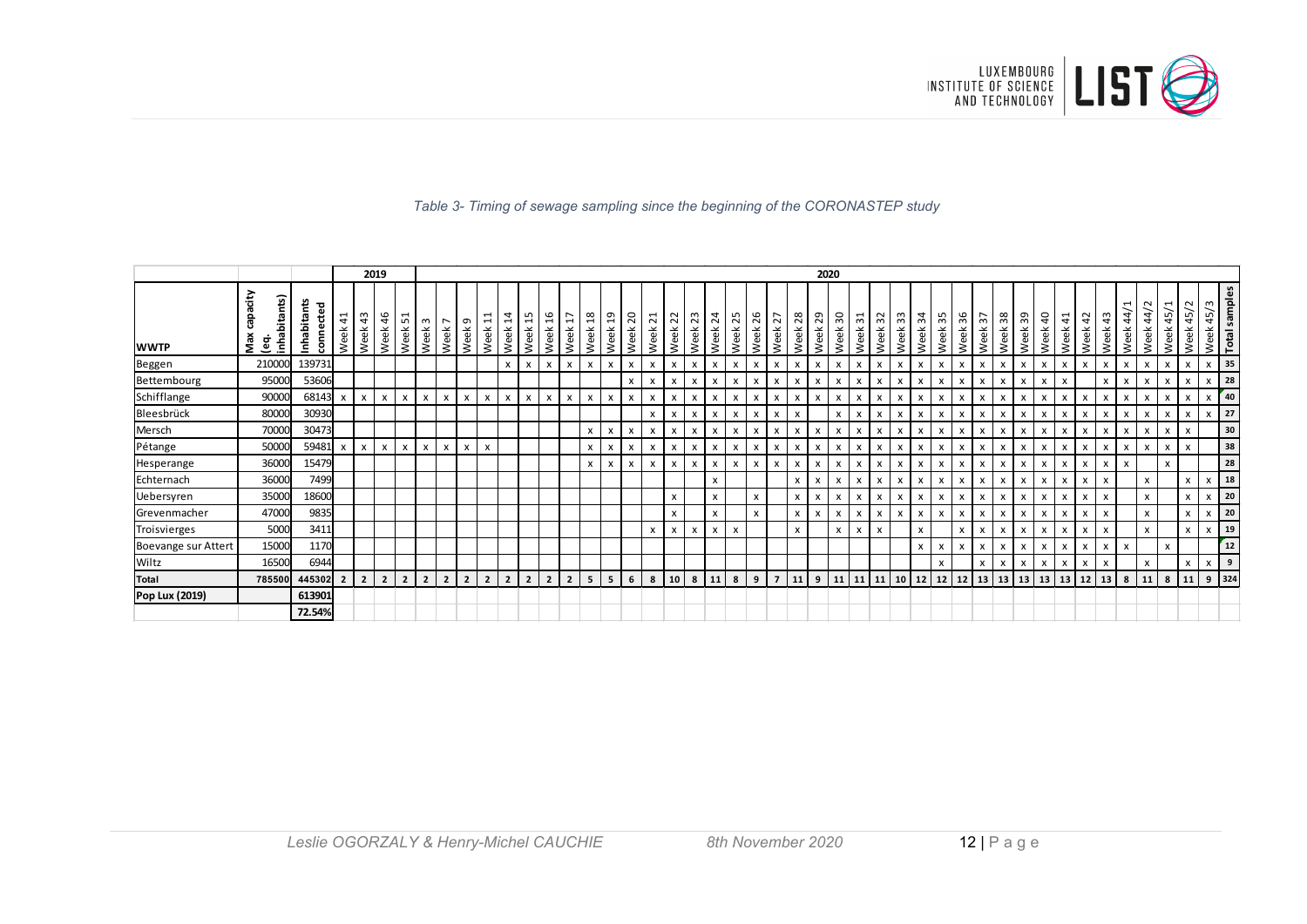# Materials and Methods



# **Sewage samples**

From March to November 2020, up to thirteen WWTPs were sampled at the inlet of the plant according to the planning presented in Table 2. The operators of the WWTPs sampled a 24-h composite sample of 96 samples according to your own sampling procedure. Composite sample was stored at 4°C until sample processing.

### **Sample processing**

The samples were transported to the laboratory at 4°C and viral RNA was isolated on the day of sampling. Larger particles (debris, bacteria) were removed from the samples by pelleting using centrifugation at 2,400 x g for 20 min at 4°C. A volume of 120 mL of supernatant was filtered through Amicon® Plus-15 centrifugal ultrafilter with a cut-off of 10 kDa (Millipore) by centrifugation at 3,220 x g for 25 min at 4°C. The resulting concentrate was collected and 140 µL of each concentrate was then processed to extract viral RNA using the QIAamp Viral RNA mini kit (Qiagen) according to the manufacturer's protocol. Elution of RNA was done in 60 μL of elution buffer.

### **Real-time One-Step RT-PCR**

Samples are screened for the presence of *Sarbecovirus* (*Coronaviridae, Betacoronaviruses*) and/or SARS-CoV-2 virus RNA by two distinct real-time one-step RT-PCR, one on the E gene (Envelope small membrane protein) and the second on the N gene (nucleoprotein). The E gene real-time RT-PCR can detect *Sarbecoviruses*, i.e. SARS-CoV, SARS-CoV-2 and closely related bat viruses. In the context of the COVID19 pandemic, it can be assumed that only SARS-CoV-2 strains will be detected by this assay given that SARS-CoV virus has been eradicated and other bat viruses do not commonly circulate in the human population. The E gene assay is adapted from Corman et al. [17]. The N gene real-time RT-PCR assay (N1 assay) specifically detects SARS-CoV-2 virus. It is adapted from the CDC protocol[1](#page-12-0). The two primers/probe sets are presented in Table 3. The RTqPCR protocols and reagents were all provided by the LIH.

| <b>Target</b> | <b>Primer name</b> | Primer sequence (5' to 3')                     | <b>References</b> |
|---------------|--------------------|------------------------------------------------|-------------------|
| E gene        | E Sarbeco F1       | 5-ACAGGTACGTTAATAGTTAATAGCGT-3                 | Corman et al.,    |
|               | E Sarbeco R2       | 5-ATATTGCAGCAGTACGCACACA-3                     | 2020              |
|               | E Sarbeco P1       | 5'-FAM-ACACTAGCCATCCTTACTGCGCTTCG-BHQ1         |                   |
| N gene        | 2019-nCoV N1 Fw    | 5'-GAC CCC AAA ATC AGC GAA AT-3'               | <b>CDC</b>        |
|               | 2019-nCoV N1 Rv    | 5'-TCT GGT TAC TGC CAG TTG AAT CTG-3'          |                   |
|               | 2019-nCoV N1 Probe | 5'-FAM-ACC CCG CAT TAC GTT TGG TGG ACC-BHQ1-3' |                   |

#### *Table 4 – RT-qPCR primer-probe sets*

Each reaction contained 5 μL of RNA template, 5 μL of TaqPath 1-step RT-qPCR MasterMix (A15299, Life Technologies), 0.5 µL of each primer (20 µM) and probe (5 µM) and the reaction volume was adjusted to a final volume of 20 μL with molecular biology grade water. Thermal cycling reactions were carried out at 50 °C for 15 min, followed by 95 °C for 2 min and 45 cycles of 95 °C for 3 sec and 58°C (E gene) or 53°C (N gene) for 30 sec using a Viia7 Real-Time PCR Detection System (Life Technologies). Reactions were considered positive (limit of detection – LOD) if the cycle threshold (Ct value) was below 40 cycles.

<span id="page-12-0"></span><sup>1</sup> https://www.cdc.gov/coronavirus/2019-ncov/downloads/rt-pcr-panel-primer-probes.pdf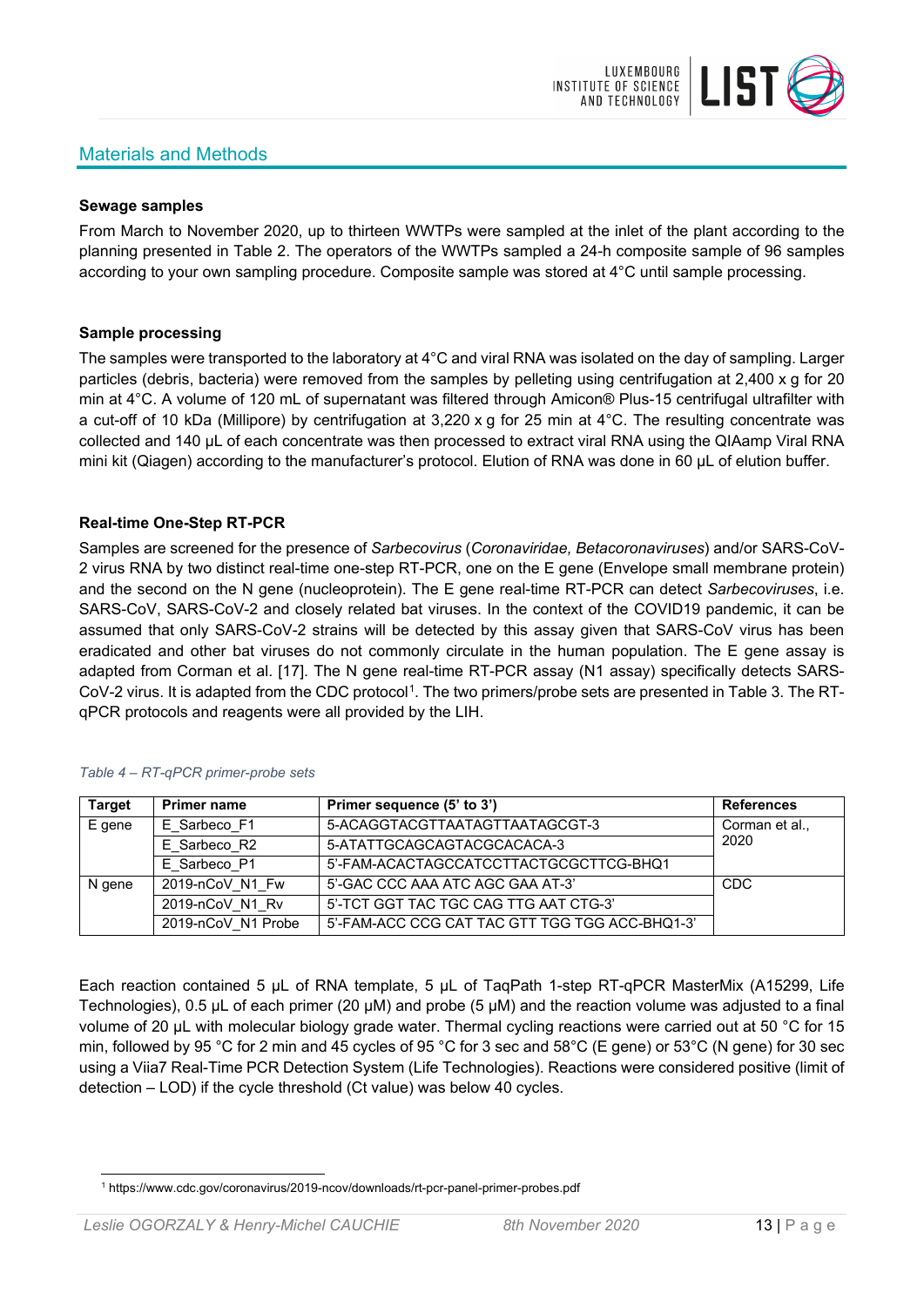

# **Controls**

A non-target RNA fragment commercially available (VetMAX™ Xeno™ IPC and VetMAX™ Xeno™ IPC Assay, ThermoFischer Scientific) was added to the viral RNA extract from sewage concentrates as an internal positive control (IPC). This IPC-RNA is used to control the performance of the RT-qPCR (E gene) and to detect the presence of RT-qPCR inhibitors.

Viral RNA copies quantification of both targeting genes in wastewater samples was performed using RT-qPCR standard curves generated using EDX SARS-CoV-2 Standard (Biorad). This standard is manufactured with synthetic RNA transcripts containing 5 targets (E, N, S, ORF1a, and RdRP genes of SARS-CoV-2, 200,000 copies/mL each).Using such a standard, the limits of quantification (LOQ) of both RT-qPCR assays were estimated to 1 RNA copy per reaction (Figure 6).



*Figure 8 – RT-qPCR standard curves established for both targeting genes (E gene and N gene) of SARS-CoV-2 using a commercially available standard (Biorad).*

# **Data interpretation**

A sample is declared positive for the presence of SARS-CoV-2 if both targets (E and N gene) are detected with Ct values less than or equal to the LOQ. If only one target is detected or if target genes are detected with Ct values between the LOD and the LOQ, samples are reported as presumptive positive (+/-). A sample is declared negative when no target genes are detected (Ct values superior to the LOD).

In case of presumptive positive, sample is tested again using another RT-qPCR detection assay (Allplex 2019 nCoV Assay, Seegene). This commercially available detection kit is a multiplex real-time RT-PCR assay for simultaneous detection of three target genes of SARS-CoV-2 in a single tube. The assay is designed to detect RdRP and N genes specific for SARS-CoV-2, and E gene specific for all *Sarbecovirus* including SARS-CoV-2.

As shown in Figure 7, a good linear relationship  $(R^2: 0.92)$  was obtained between the SARS-CoV-2 RNA concentrations estimated using the E gene and the N gene, respectively. Therefore, only the E gene results were presented in this report.